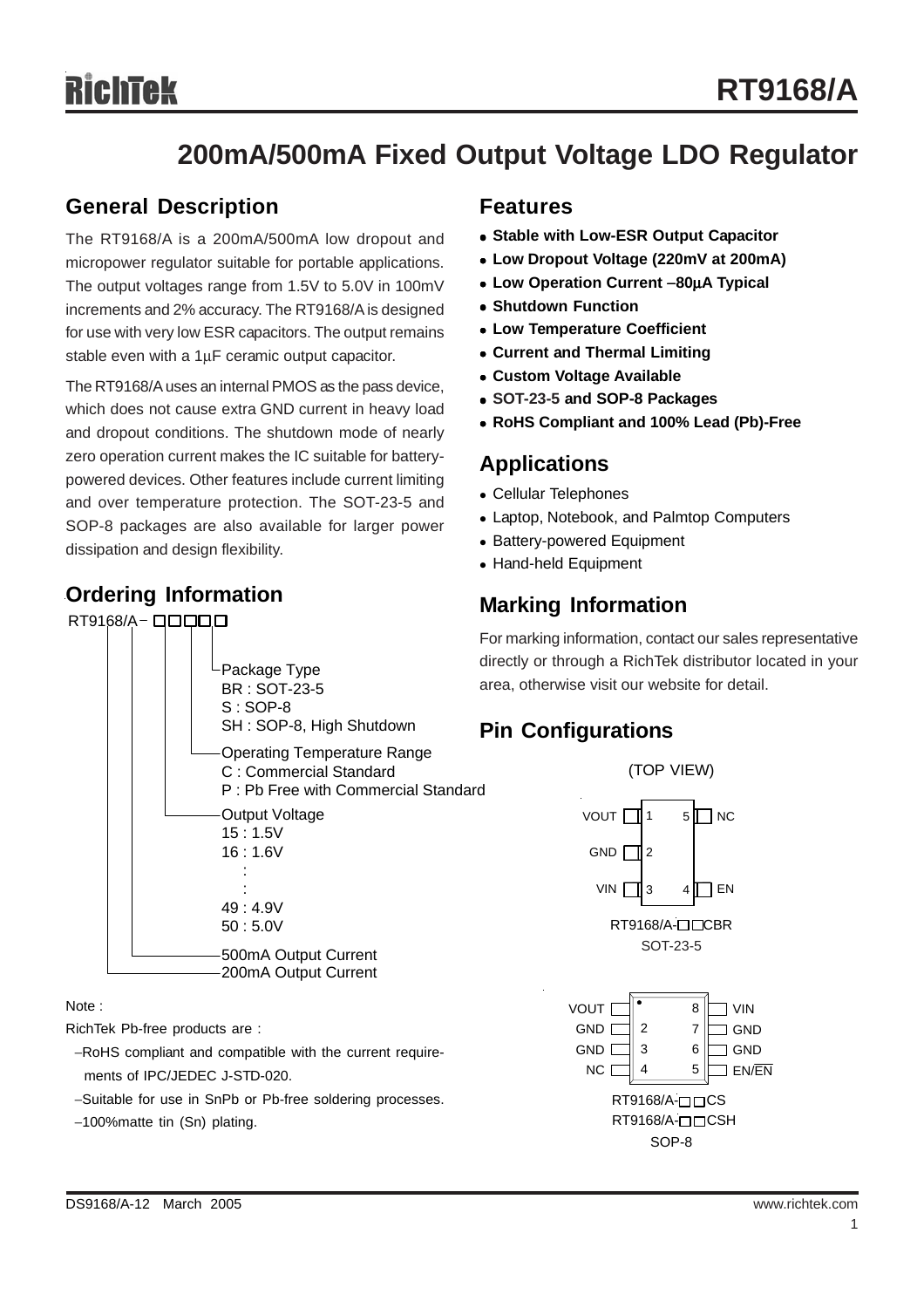# **Typical Application Circuit**



# **Functional Pin Description**

|      | <b>Pin Name</b> | <b>Pin Function</b>           |  |  |
|------|-----------------|-------------------------------|--|--|
|      | VIN             | Input Voltage                 |  |  |
|      | <b>GND</b>      | Ground                        |  |  |
|      | $EN$ ( $EN$ )   | Chip Enable Active High (Low) |  |  |
|      | N <sub>C</sub>  | No Connection                 |  |  |
| VOUT |                 | Output Voltage                |  |  |

# **Function Block Diagram**

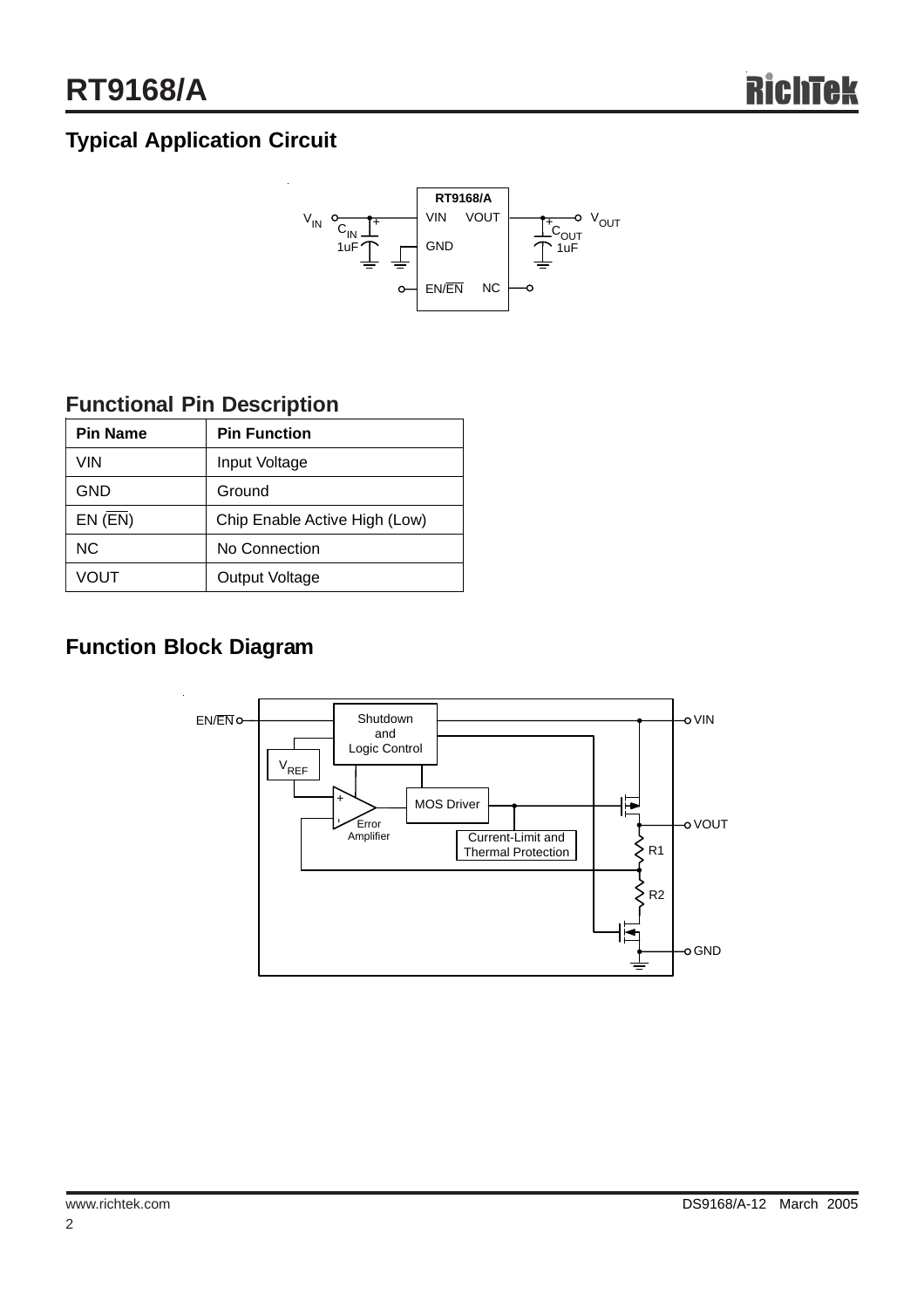# **Absolute Maximum Ratings**

| • Power Dissipation, $P_D @ T_A = 25^{\circ}C$ |  |
|------------------------------------------------|--|
|                                                |  |
|                                                |  |
| • Package Thermal Resistance (Note1)           |  |
|                                                |  |
|                                                |  |
|                                                |  |
|                                                |  |
|                                                |  |
|                                                |  |

### **Electrical Characteristics**

( $V_{IN}$  = 5.0V,  $C_{IN}$  = 1 $\mu$ F,  $C_{OUT}$  = 1 $\mu$ F, T<sub>A</sub> = 25°C, unless otherwise specified)

| <b>Parameter</b>                             |                | <b>Symbol</b>   | <b>Test Conditions</b>                                        | Min            | <b>Typ</b>     | <b>Max</b>     | <b>Units</b> |  |
|----------------------------------------------|----------------|-----------------|---------------------------------------------------------------|----------------|----------------|----------------|--------------|--|
| Input Voltage Range                          |                | $V_{IN}$        |                                                               | 2.9            | $-$            | $\overline{7}$ | $\vee$       |  |
|                                              |                |                 | $I_L = 50mA$                                                  | 2.7            | $-$            | $\overline{7}$ |              |  |
| <b>Output Voltage Accuracy</b>               |                | <b>AVOUT</b>    | $I_L = 1mA$                                                   | $-2$           | $\overline{a}$ | $+2$           | $\%$         |  |
| Maximum Output                               | RT9168         | <b>IMAX</b>     |                                                               | 200            | $\overline{a}$ | $-$            | mA           |  |
| Current                                      | <b>RT9168A</b> |                 |                                                               | 500            | $\overline{a}$ | $\overline{a}$ | mA           |  |
| <b>Current Limit</b>                         | RT9168         |                 |                                                               | --             | 300            | --             | mA           |  |
|                                              | RT9168A        | <b>LIM</b>      | $R_{LOAD} = 1\Omega$                                          | --             | 700            | $\overline{a}$ | mA           |  |
|                                              | RT9168/A       | lg              | No Load                                                       | --             | 80             | 150            | $\mu$ A      |  |
| <b>GND Pin Current</b>                       | RT9168         |                 | $IOUT = 200mA$                                                |                | 90             | 150            |              |  |
|                                              | RT9168A        |                 | $IOUT = 500mA$                                                | --             | 90             | 150            |              |  |
|                                              | RT9168/A       | <b>VDROP</b>    | $I_{OUT} = 1mA$                                               | $-$            | 1.1            | 5              | mV           |  |
| Dropout Voltage <sup>(2)</sup>               | RT9168/A       |                 | $I_{OUT} = 50mA$                                              | $\overline{a}$ | 55             | 100            | mV           |  |
| (V <sub>OUT</sub> (Nominal)≥3.0V<br>Version) | RT9168/A       |                 | $IOUT = 200mA$                                                | $\overline{a}$ | 220            | 300            | mV           |  |
|                                              | RT9168A        |                 | $I_{OUT} = 500mA$                                             | --             | 600            | 750            | mV           |  |
| Line Regulation                              |                | $\Delta V$ LINE | $V_{IN}$ = ( $V_{OUT}$ +0.15) to 7V, $I_{OUT}$ = 1mA          | $-0.2$         | н.             | $+0.2$         | $\%$ /V      |  |
| <b>Load Regulation</b>                       | RT9168/A       |                 | $I_{OUT} = 0mA$ to 200mA                                      | Ш.             | 0.04<br>0.01   |                | %/mA         |  |
|                                              | RT9168A        | $\Delta V$ LOAD | $IOUT = 0mA$ to 500mA                                         | --             | 0.01           | 0.04           |              |  |
| EN, EN Input High Threshold                  |                | V <sub>IH</sub> | $V_{IN}$ = 3V to 5.5V                                         |                | $\overline{a}$ | $\sim$         | $\vee$       |  |
| EN, EN Input Low Threshold                   |                | $V_{IL}$        | $V_{IN}$ = 3V to 5.5V                                         | --             | $\overline{a}$ | 0.4            | V            |  |
| EN, EN Bias Current                          |                | l <sub>SD</sub> |                                                               | $\overline{a}$ | $-$            | 100            | nA           |  |
| <b>Shutdown Supply Current</b>               |                | <b>I</b> GSD    | $V_{OUT} = 0V$                                                | --             | 0.01           | 1              | μA           |  |
| <b>Thermal Shutdown Temperature</b>          |                | T <sub>SD</sub> |                                                               | --             | 155            | --             | $\circ$ C    |  |
| <b>Ripple Rejection</b>                      |                | <b>PSRR</b>     | $F = 100$ Hz, C <sub>BP</sub> = 10nF, C <sub>OUT</sub> = 10µF | щ,             | 58             | --             | dB           |  |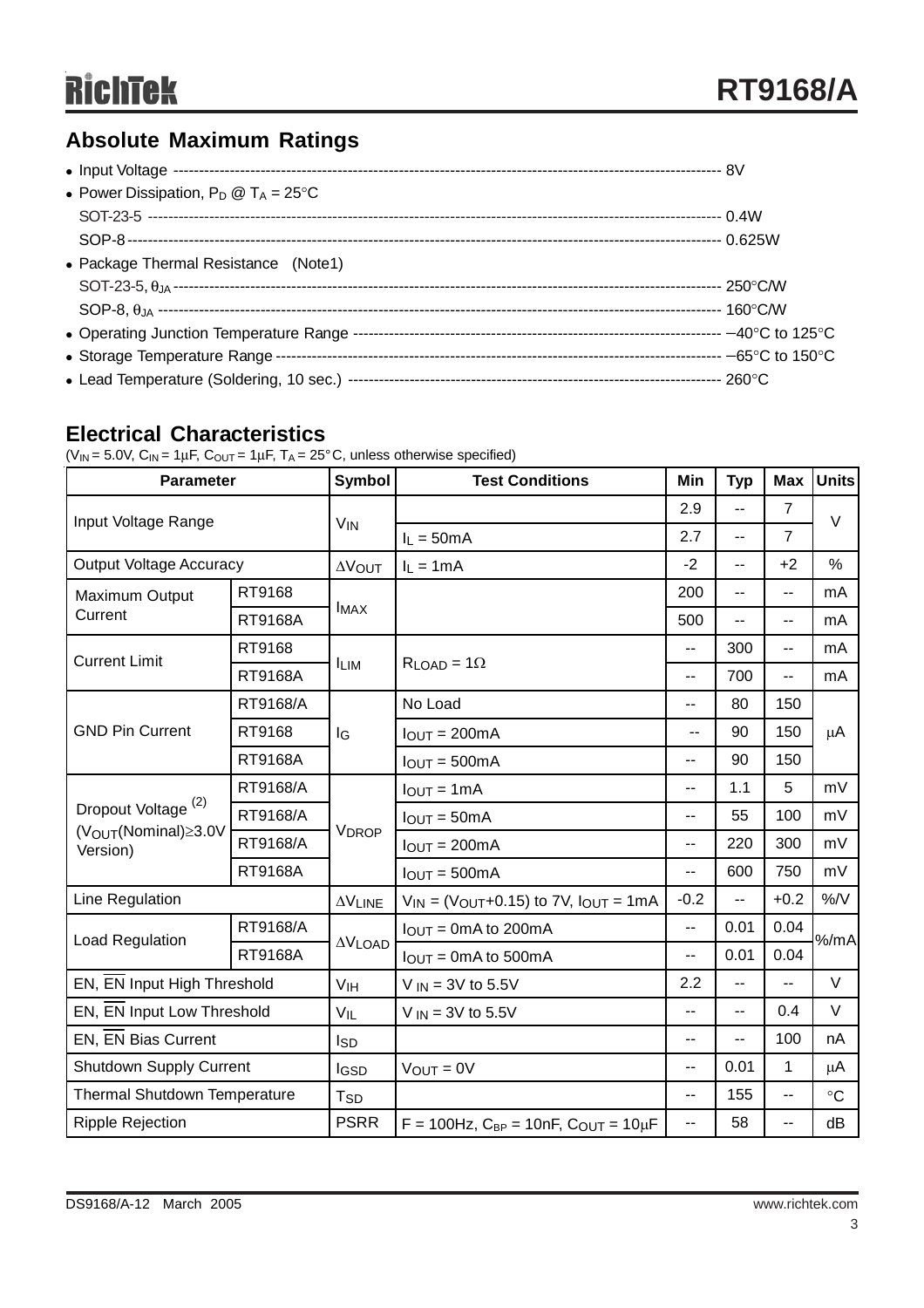- **Note 1.**  $\theta_{JA}$  is measured in the natural convection at  $T_A = 25^\circ$ C on a low effective thermal conductivity test board of JEDEC 51-3 thermal measurement standard.
- Note 2. The dropout voltage is defined as V<sub>IN</sub> -V<sub>OUT</sub>, which is measured when V<sub>OUT</sub> is V<sub>OUT(NORMAL)</sub> 100mV.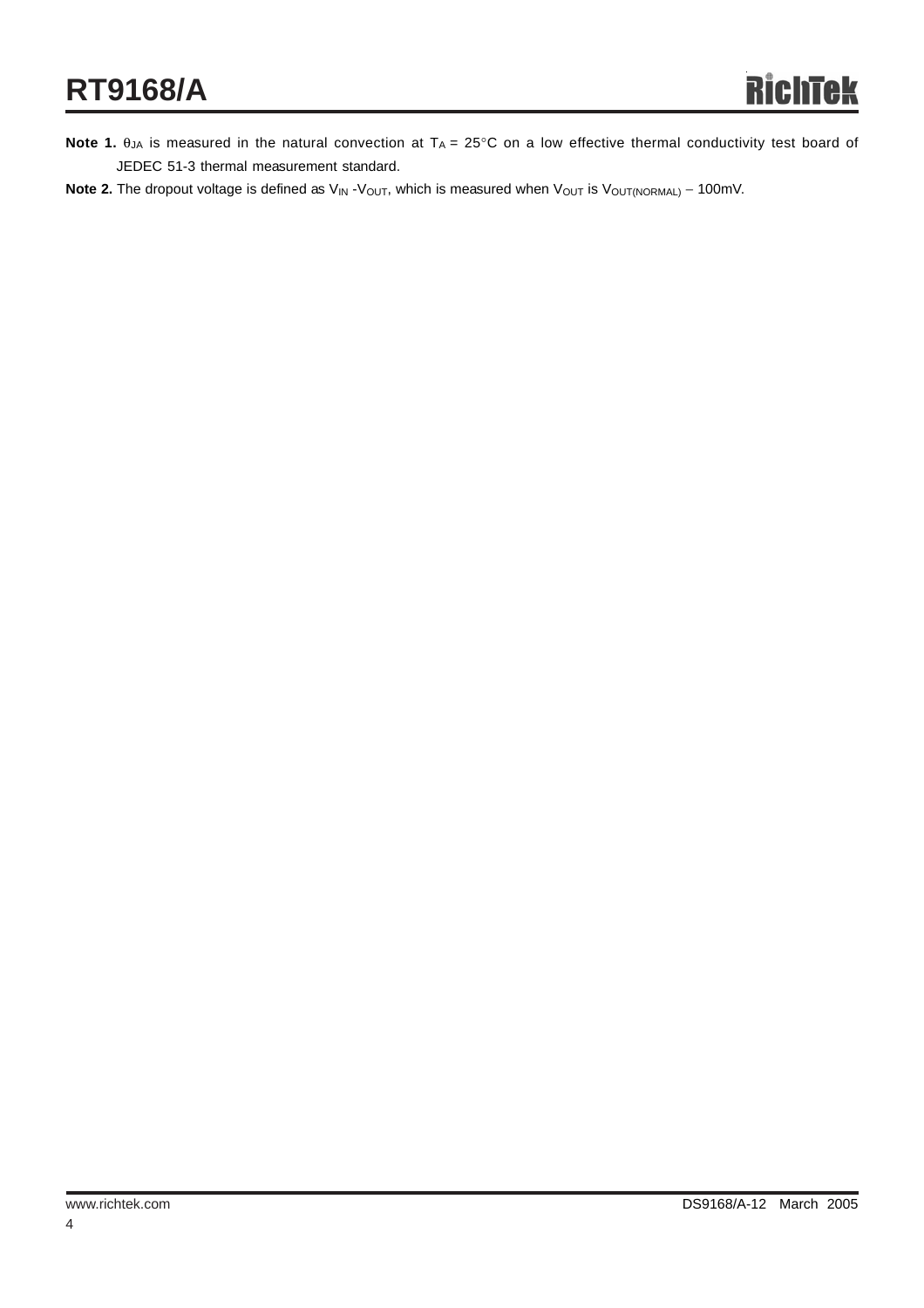



DS9168/A-12 March 2005 www.richtek.com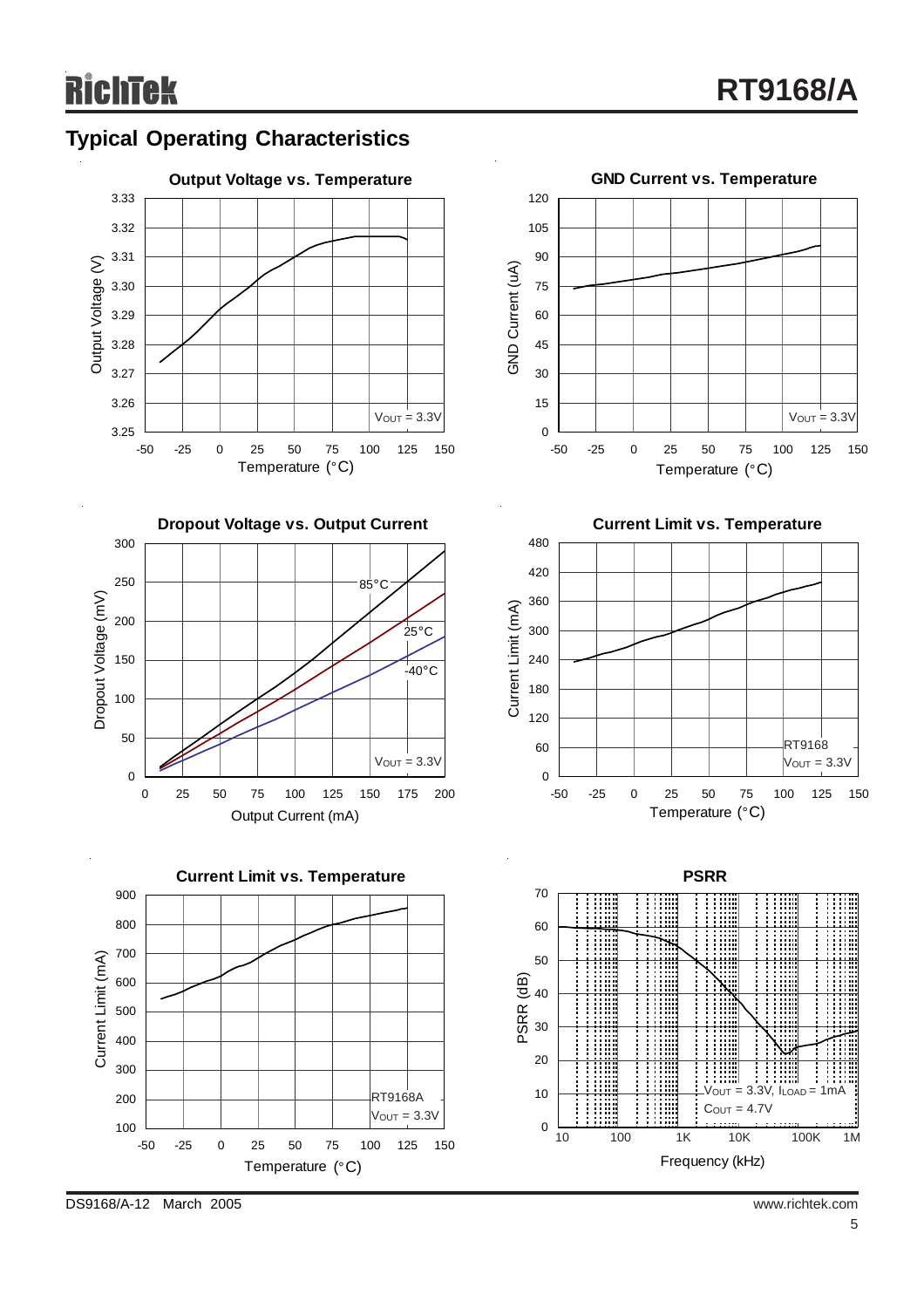

6

www.richtek.com DS9168/A-12 March 2005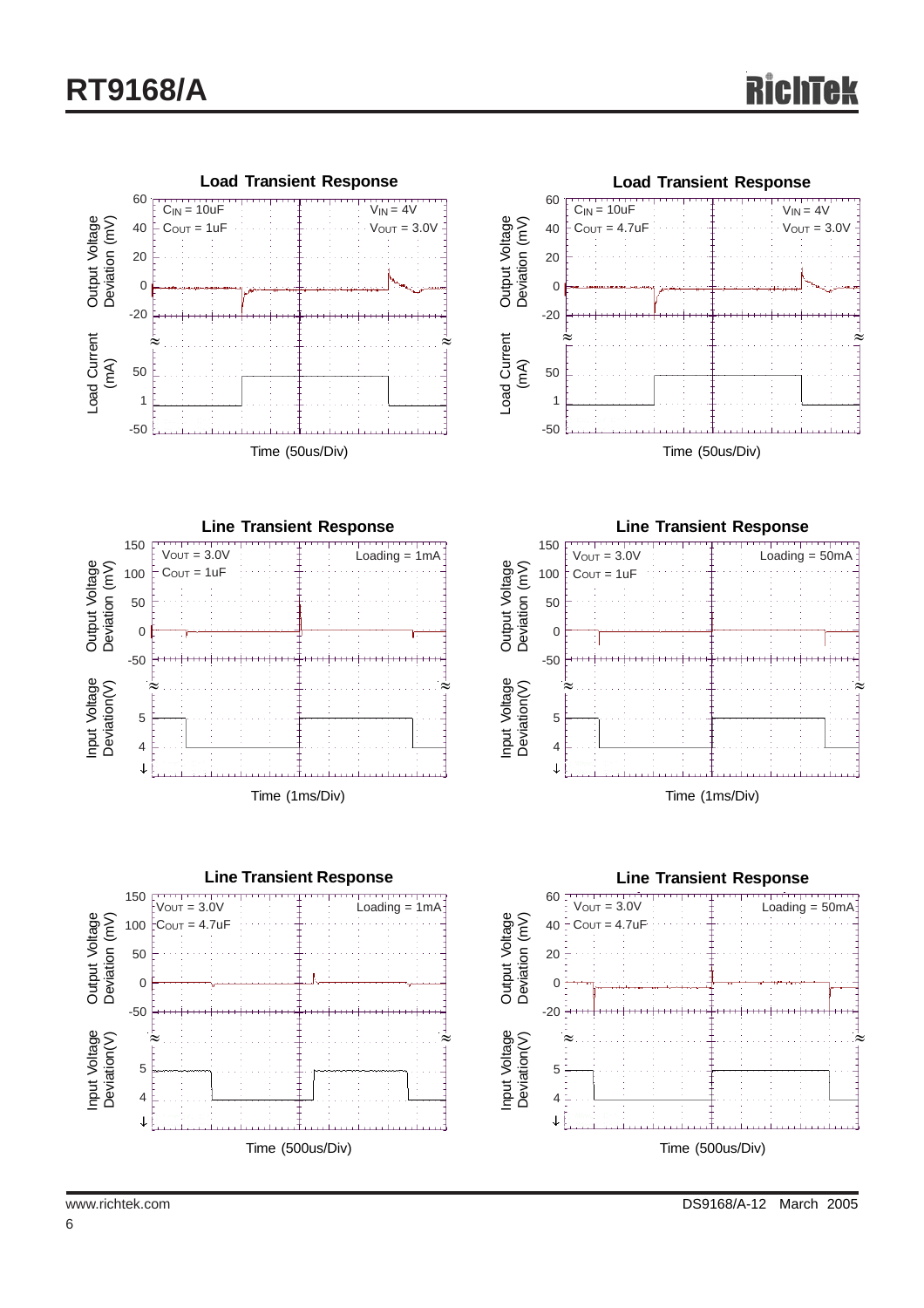### **Application Information**

#### **Capacitor Selection and Regulator Stability**

Like any low-dropout regulator, the external capacitors used with the RT9168/A must be carefully selected for regulator stability and performance.

Using a capacitor whose value is  $> 1 \mu$ F on the RT9168/A input and the amount of capacitance can be increased without limit. The input capacitor must be located not more than 0.5" from the input pin of the IC and returned to a clean analog ground. Any good quality ceramic or tantalum can be used for this capacitor. The capacitor with larger value and lower ESR (equivalent series resistance) provides better PSRR and linetransient response.

The output capacitor must meet both requirements for minimum amount of capacitance and ESR in all LDO applications. The RT9168/A is designed specifically to work with low ESR ceramic output capacitor in spacesaving and performance consideration. Using a ceramic capacitor whose value is at least  $1 \mu F$  with ESR is > 5m $\Omega$ on the RT9168/A output ensures stability. The RT9168/A still works well with output capacitor of other types due to the wide stable ESR range. Figure 1 shows the curves of allowable ESR range as a function of load current for various output voltages and capacitor values. Output capacitor of larger capacitance can reduce noise and improve load-transient response, stability, and PSRR. The output capacitor should be located not more than 0.5" from the VOUT pin of the RT9168/A and returned to a clean analog ground.

Note that some ceramic dielectrics exhibit large capacitance and ESR variation with temperature. It may be necessary to use 2.2μF or more to ensure stability at temperatures below -10°C in this case. Also, tantalum capacitors, 2.2μF or more may be needed to maintain capacitance and ESR in the stable region for strict application environment.

**Region of Stable Cout ESR v.s Load Current**



#### Figure 1

Tantalum capacitors maybe suffer failure due to surge current when it is connected to a low-impedance source of power (like a battery or very large capacitor). If a tantalum capacitor is used at the input, it must be guaranteed to have a surge current rating sufficient for the application by the manufacture.

#### **Load-Transient Considerations**

The RT9168/A load-transient response graphs (see Typical Operating Characteristics) show two components of the output response: a DC shift from the output impedance due to the load current change, and the transient response. The DC shift is quite small due to the excellent load regulation of the IC. Typical output voltage transient spike for a step change in the load current from 0mA to 50mA is tens mV, depending on the ESR of the output capacitor. Increasing the output capacitor's value and decreasing the ESR attenuates the overshoot.

#### **Shutdown Input Operation**

The RT9168/A is shutdown by pulling the EN input low, and turned on by driving the input high. If this feature is not to be used, the EN input should be tied to VIN to keep the regulator on at all times (the EN input must **not** be left floating).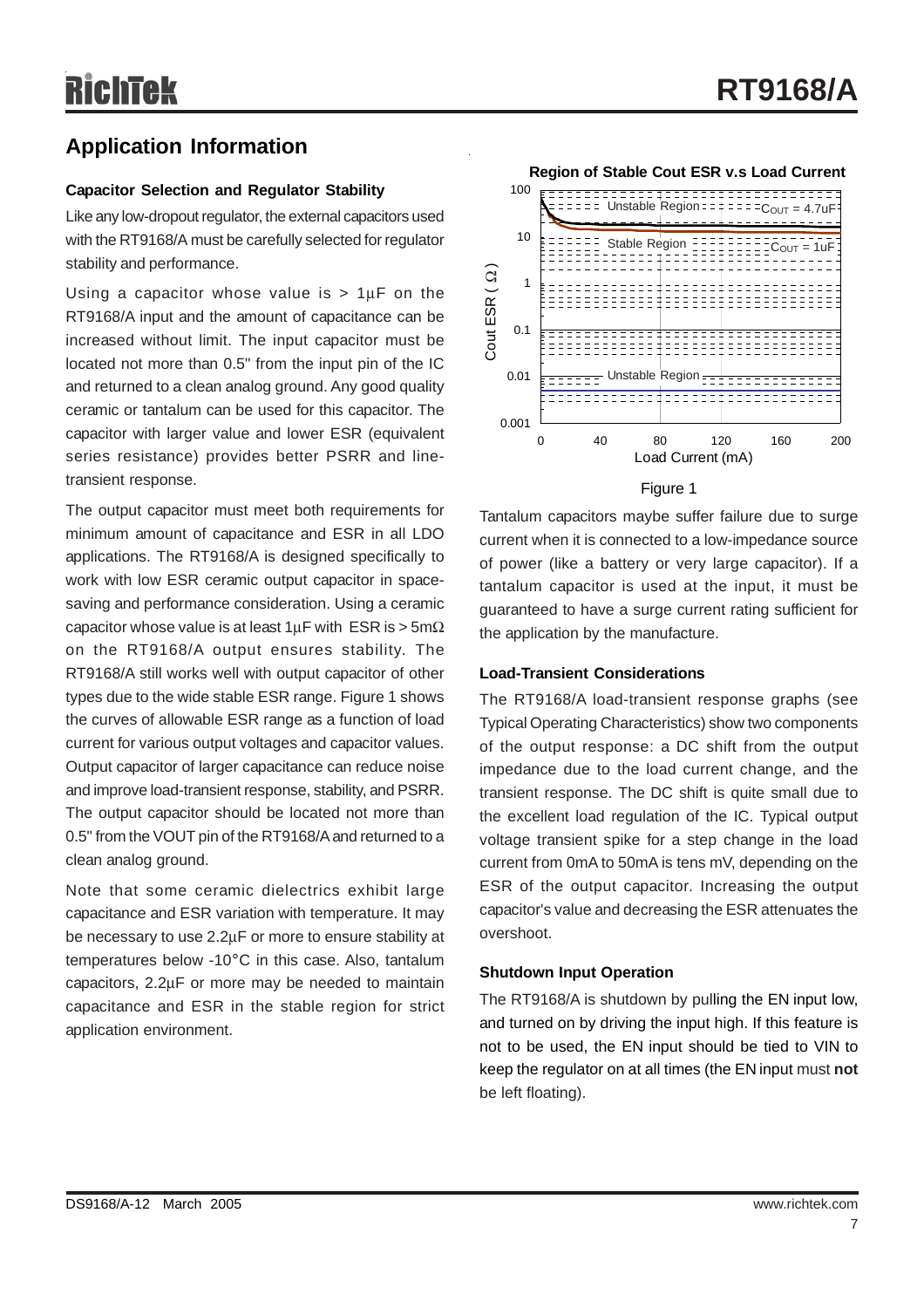# **RT9168/A**

To ensure proper operation, the signal source used to drive the EN input must be able to swing above and below the specified turn-on/turn-off voltage thresholds which guarantee an ON or OFF state (see Electrical Characteristics). The ON/OFF signal may come from either CMOS output, or an open-collector output with pull-up resistor to the RT9168/A input voltage or another logic supply. The highlevel voltage may exceed the RT9168/A input voltage, but must remain within the absolute maximum ratings for the EN pin.

#### **Internal P-Channel Pass Transistor**

The RT9168/A features a typical 1.1Ω P-channel MOSFET pass transistor. It provides several advantages over similar designs using PNP pass transistors, including longer battery life. The P-channel MOSFET requires no base drive, which reduces quiescent current considerably. PNP-based regulators waste considerable current in dropout when the pass transistor saturates. They also use high base-drive currents under large loads. The RT9168/A does not suffer from these problems and consume only 80μA of quiescent current whether in dropout, light-load, or heavy-load applications.

#### **Input-Output (Dropout) Voltage**

A regulator's minimum input-output voltage differential (or dropout voltage) determines the lowest usable supply voltage. In battery-powered systems, this will determine the useful end-of-life battery voltage. Because the RT9168/A uses a P-channel MOSFET pass transistor, the dropout voltage is a function of drain-to-source onresistance  $[R_{DS(ON)}]$  multiplied by the load current.

#### **Reverse Current Path**

The power transistor used in the RT9168/A has an inherent diode connected between the regulator input and output (see Figure 2). If the output is forced above the input by more than a diode-drop, this diode will become forward biased and current will flow from the  $V<sub>OUT</sub>$  terminal to  $V<sub>IN</sub>$ . This diode will also be turned on by abruptly stepping the input voltage to a value below the output voltage. To prevent regulator mis-operation, a Schottky diode should be used in any applications where input/output voltage conditions can cause the internal

diode to be turned on (see Figure 3). As shown, the Schottky diode is connected in parallel with the internal parasitic diode and prevents it from being turned on by limiting the voltage drop across it to about 0.3V. < 100 mA to prevent damage to the part.



#### **Current Limit and Thermal Protection**

The RT9168 includes a current limit which monitors and controls the pass transistor's gate voltage limiting the output current to 300mA Typ. (700mA Typ. for RT9168A). Thermal-overload protection limits total power dissipation in the RT9168/A. When the junction temperature exceeds  $T_J = +155^{\circ}$ C, the thermal sensor signals the shutdown logic turning off the pass transistor and allowing the IC to cool. The thermal sensor will turn the pass transistor on again after the IC's junction temperature cools by 10°C, resulting in a pulsed output during continuous thermaloverload conditions. Thermal-overloaded protection is designed to protect the RT9168/A in the event of fault conditions. Do not exceed the absolute maximum junction-temperature rating of  $T_J = +150^{\circ}$ C for continuous operation. The output can be shorted to ground for an indefinite amount of time without damaging the part by cooperation of current limit and thermal protection.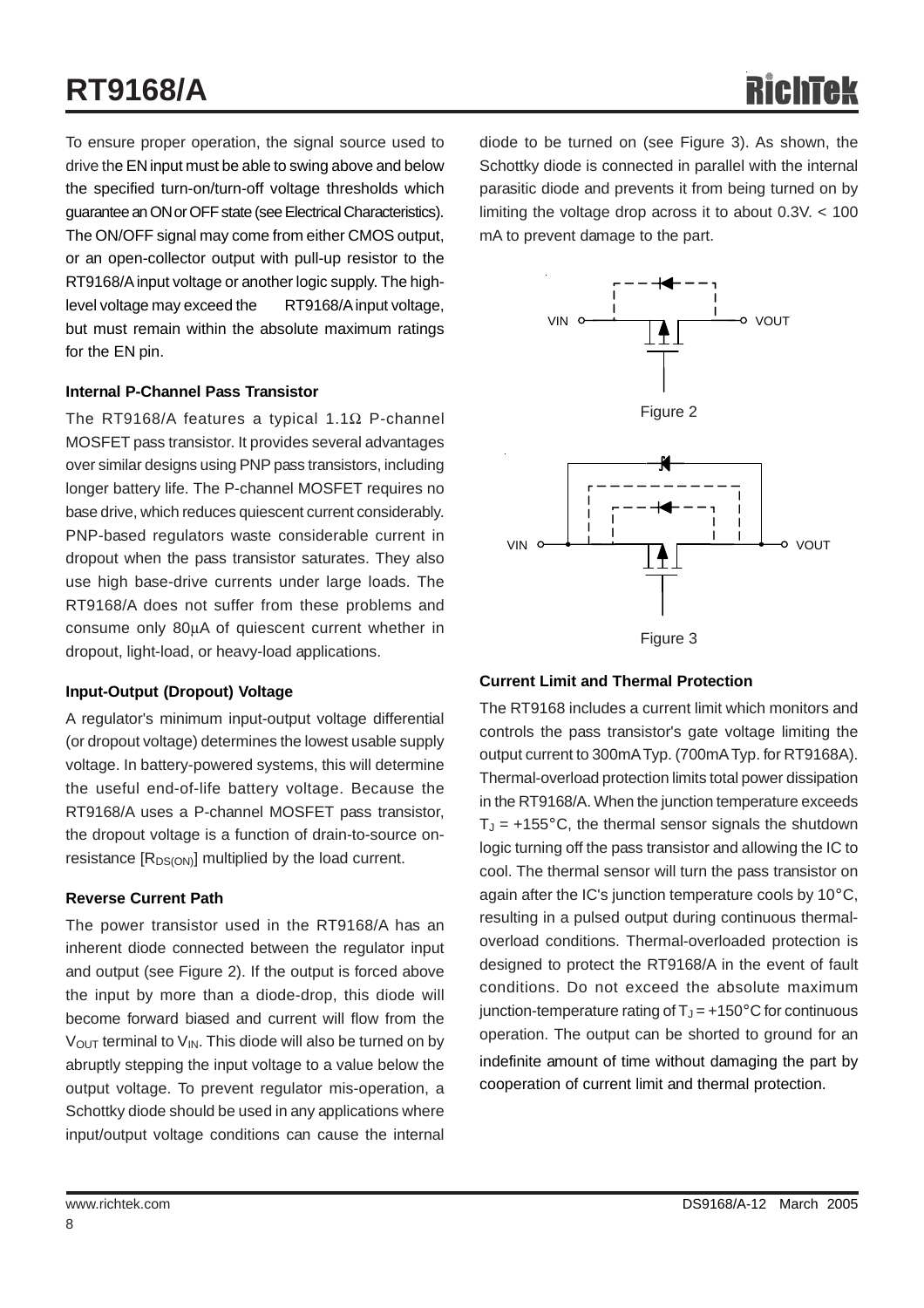#### **Operating Region and Power Dissipation**

The maximum power dissipation of RT9168/A depends on the thermal resistance of the case and circuit board, the temperature difference between the die junction and ambient air, and the rate of airflow. The power dissipation across the device is  $P = I<sub>OUT</sub> (V<sub>IN</sub> - V<sub>OUT</sub>)$ . The maximum power dissipation is:  $P_{MAX} = (T_J - T_A) / \theta_{JA}$ 

where  $T_J$  -  $T_A$  is the temperature difference between the RT9168/A die junction and the surrounding environment,  $\theta$ <sub>JA</sub> is the thermal resistance from the junction to the surrounding environment. The GND pin of the RT9168/A performs the dual function of providing an electrical connection to ground and channeling heat away. Connect the GND pin to ground using a large pad or ground plane.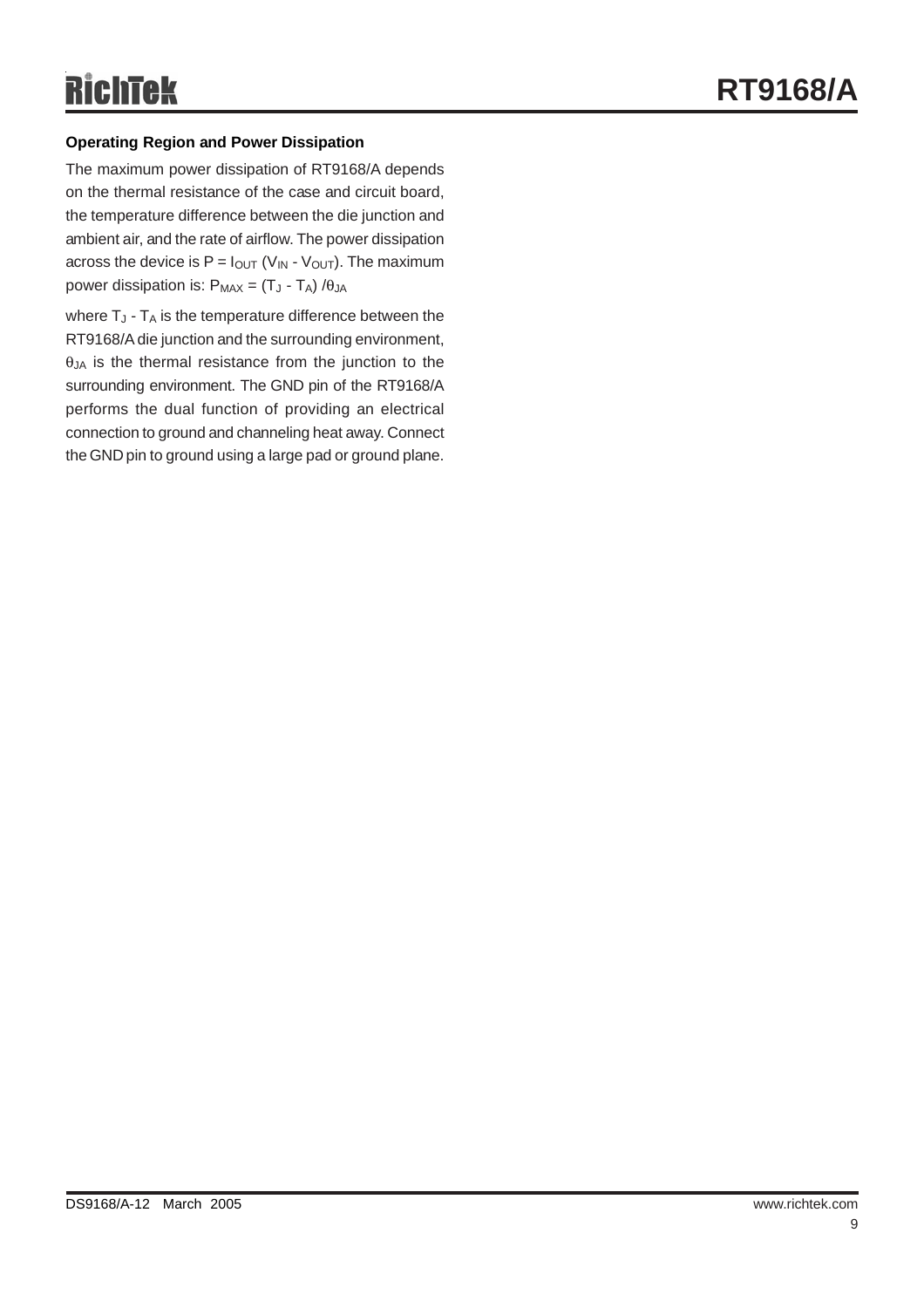# **Outline Dimension**



|                |       | <b>Dimensions In Millimeters</b> | <b>Dimensions In Inches</b> |            |  |
|----------------|-------|----------------------------------|-----------------------------|------------|--|
| <b>Symbol</b>  | Min   | <b>Max</b>                       | Min                         | <b>Max</b> |  |
| A              | 0.889 | 1.295                            | 0.035                       | 0.051      |  |
| A <sub>1</sub> | 0.000 | 0.152                            | 0.000                       | 0.006      |  |
| B              | 1.397 | 1.803                            | 0.055                       | 0.071      |  |
| b              | 0.356 | 0.559                            | 0.014                       | 0.022      |  |
| С              | 2.591 | 2.997                            | 0.102                       | 0.118      |  |
| D              | 2.692 | 3.099                            | 0.106                       | 0.122      |  |
| е              | 0.838 | 1.041                            | 0.033                       | 0.041      |  |
| н              | 0.080 | 0.254                            | 0.003                       | 0.010      |  |
|                | 0.300 | 0.610                            | 0.012                       | 0.024      |  |

**SOT-23-5 Surface Mount Package**